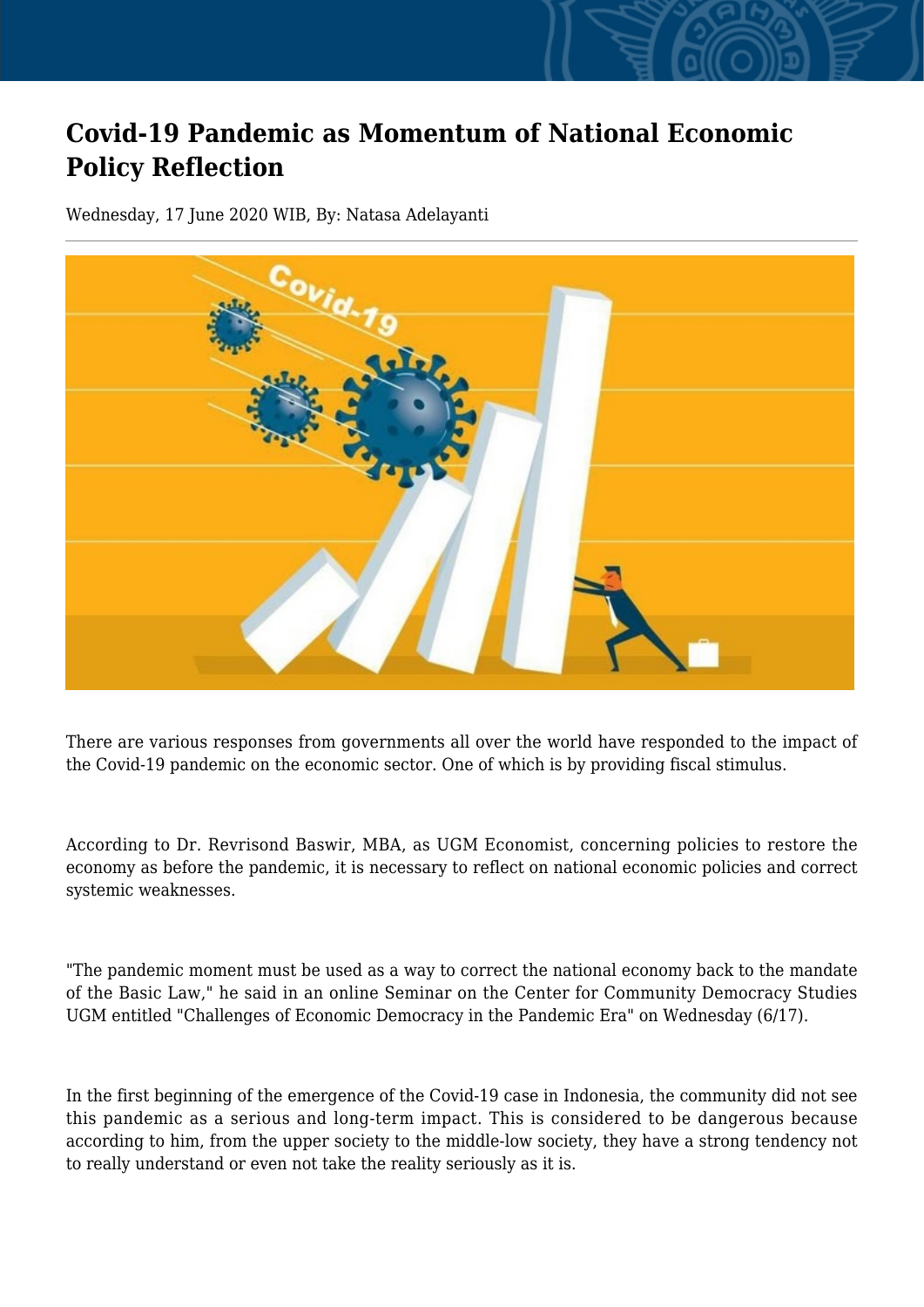"That is troubling because we really do not know what will happen in the future. Perhaps, this pandemic may last not only for a year. Our realistic and honest understanding will cause us to be able to respond proportionally," he explained.

He cited predictions from several institutions on global economic growth in 2020. Last April, the IMF predicted the global economy would contract by minus three percent. Meanwhile, in June the World Bank made predictions of global economic growth at minus 5.2 percent, and OECD predictions sometime later called the minus 6 percent.

"I don't mean to exaggerate this prediction, but it also appears from this that even international institutions. In fact, there are indeed signs that this problem is serious," he said.

Expert Staff of UGM Center for Community Economic Studies, Dr. Hempri Suyatna, said that during the pandemic, Micro, Small and Medium Enterprises (MSMEs) faced some challenges, ranging from obstacles in the production process due to raw material and capital difficulties to distribution and marketing delays, which led to a reduction in income of up to 90 percent and termination of employment.

The New Normal, he said, emerged in response to economic pressure due to the pandemic.

"The New Normal in Indonesia is not because Indonesia is safe from Covid-19, but rather because of economic pressure," he said.

He regretted the policy related to MSME which was considered to cause a paradox. Hempri explained some policy recommendations, including the development of new stimulus for MSMEs, the grand design of local economic recovery, as well as government commitment and policy transparency regarding the handling of Covid-19.

On the same occasion, UGM Anthropology lecturer, Dr. Laksmi Adriani Savitri, delivered a presentation related to food pandemic and globalization. Pandemic, she explained, exacerbated the problem of hunger which had become a major issue in various countries in the world before the pandemic, including in Indonesia.

However, this crisis could be a turning point and open up opportunities for food globalization. In the scope of civil society, he explained, survivors and resilient social groups have grown the seeds of deglobalization by strengthening local solidarity, networking, and collectivity such as returning to local food and developing nested markets.